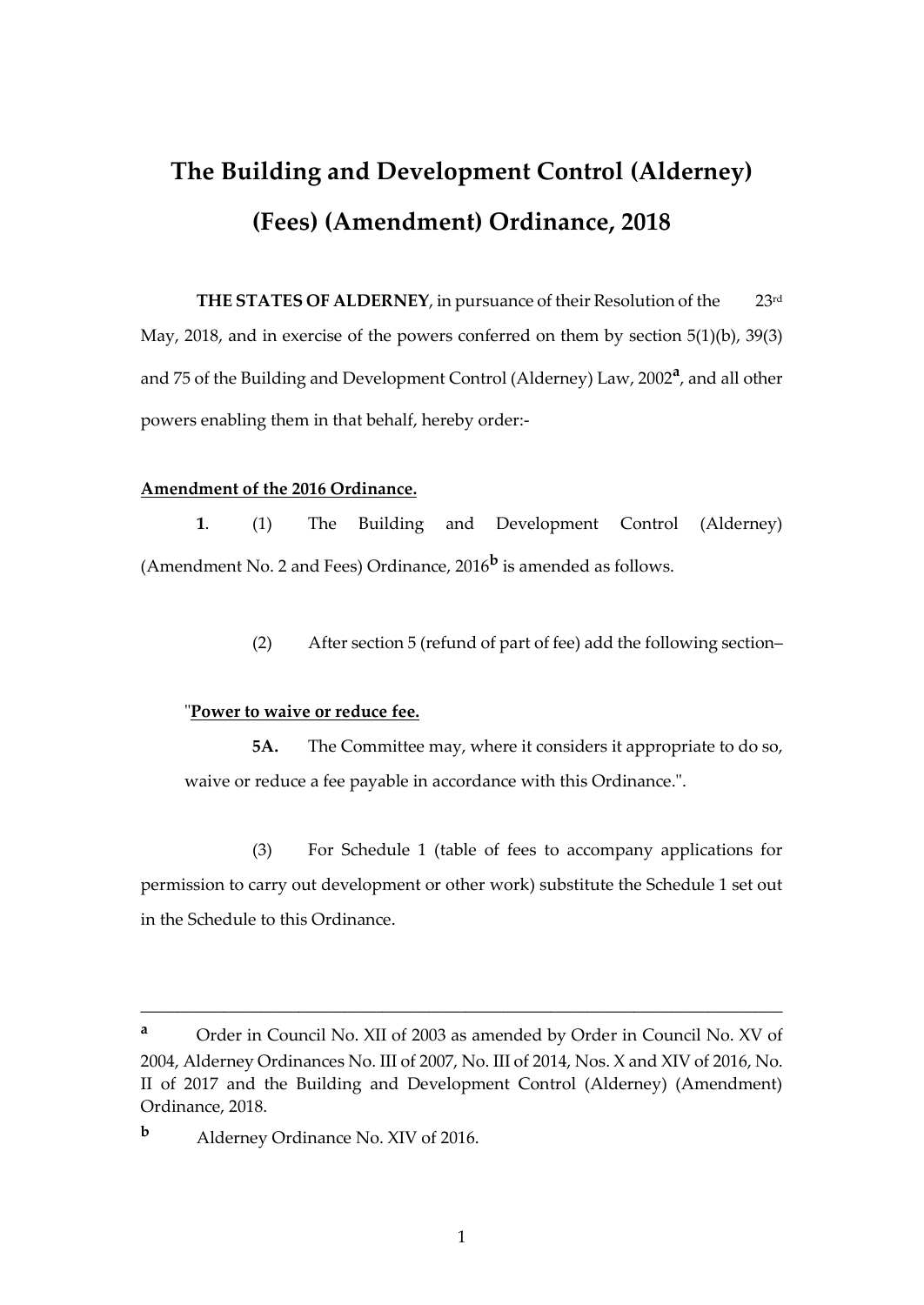#### **Application of fees.**

**2.** For the avoidance of doubt, the new fees substituted by this Ordinance apply in relation to –

- (a) an application under section 5 of the Law for permission to carry out development or other work, and
- (b) an application under section 10A of the Law for a preliminary declaration in relation to development or other work,

as the case may be, made on or after the 1st June, 2018.

#### **Interpretation.**

**3**. (1) In this Ordinance, unless the context requires otherwise -

"**enactment**" includes a Law, an Ordinance and any subordinate legislation and includes any provision or portion of a Law, an Ordinance or any subordinate legislation,

"**the Law**" means the Building and Development Control (Alderney) Law, 2002, and

"**subordinate legislation**" means any regulation, rule, order, rule of court, resolution, scheme, byelaw or other instrument made under any statutory, customary or inherent power and having legislative effect, but does not include an Ordinance,

and other expressions have the same meaning as in the Law.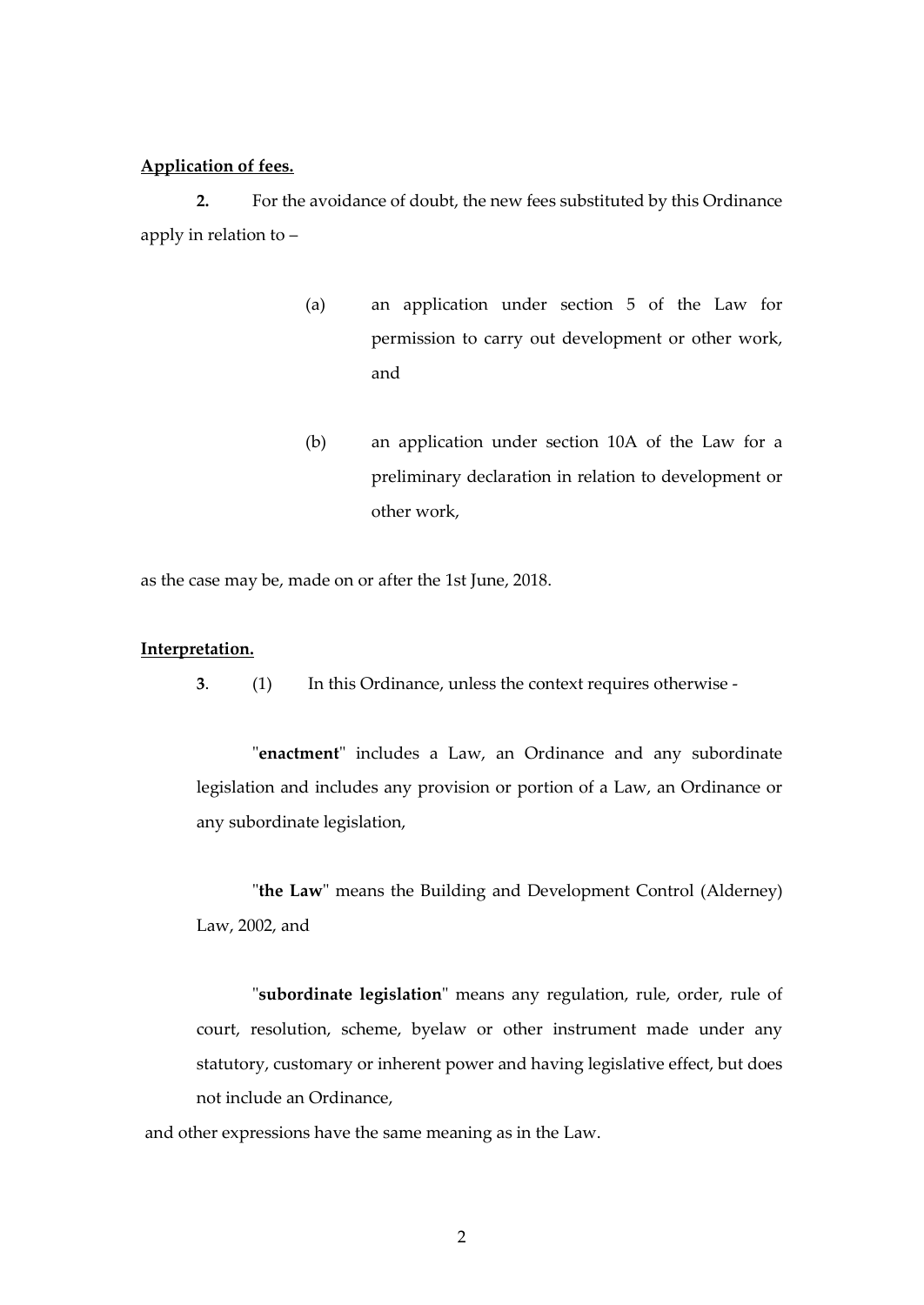(2) The Interpretation (Guernsey) Law, 1948**<sup>c</sup>** applies to the interpretation of this Ordinance.

(3) Any reference in this Ordinance to an enactment is a reference thereto as from time to time amended, re-enacted (with or without modification), extended or applied.

# **Citation and commencement.**

**4**. This Ordinance may be cited as the Building and Development Control (Alderney) (Fees) (Amendment) Ordinance, 2018 and shall come into force on 1st June, 2018.

**<sup>c</sup>** Ordres en Conseil Vol. XIII, p. 355.

\_\_\_\_\_\_\_\_\_\_\_\_\_\_\_\_\_\_\_\_\_\_\_\_\_\_\_\_\_\_\_\_\_\_\_\_\_\_\_\_\_\_\_\_\_\_\_\_\_\_\_\_\_\_\_\_\_\_\_\_\_\_\_\_\_\_\_\_\_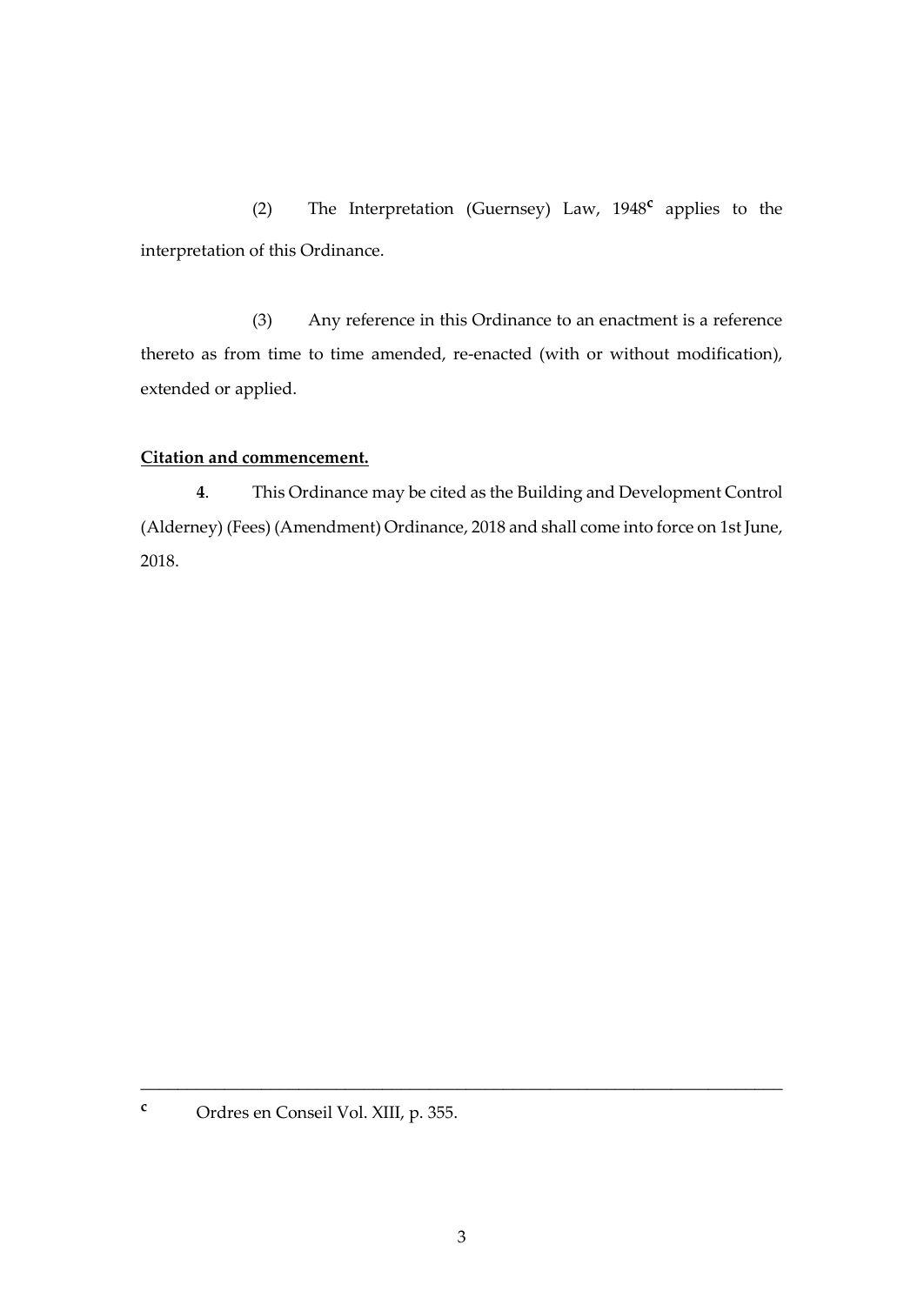# SCHEDULE

# Section 1(3)

# "SCHEDULE 1

# Section 2

# TABLE OF FEES TO ACCOMPANY APPLICATIONS FOR PERMISSION TO CARRY OUT DEVELOPMENT OR OTHER WORK

| <b>CATEGORY</b> | DEVELOPMENT OR OTHER WORK TO WHICH                   | <b>FEE</b>         |
|-----------------|------------------------------------------------------|--------------------|
|                 | <b>APPLICATION RELATES</b>                           | $\pmb{\mathit{f}}$ |
| $\mathbf{1}$    | The erection of a dwelling or the material change of |                    |
|                 | use of a building to create a dwelling including any |                    |
|                 | associated works.                                    |                    |
| $\mathbf{A}$    | for one dwelling-house erected or created of-        |                    |
| (single         |                                                      |                    |
| dwelling-       |                                                      |                    |
| house)          |                                                      |                    |
| (i)             | less than 120 square metres in floor area            | 650                |
| (ii)            | 120 square metres or more in floor area              | £650 for the first |
|                 |                                                      | 120 square metres  |
|                 |                                                      | and £5.15 for each |
|                 |                                                      | additional one     |
|                 |                                                      | square metre and   |
|                 |                                                      | for any additional |
|                 |                                                      | part remaining of  |
|                 |                                                      | less than one      |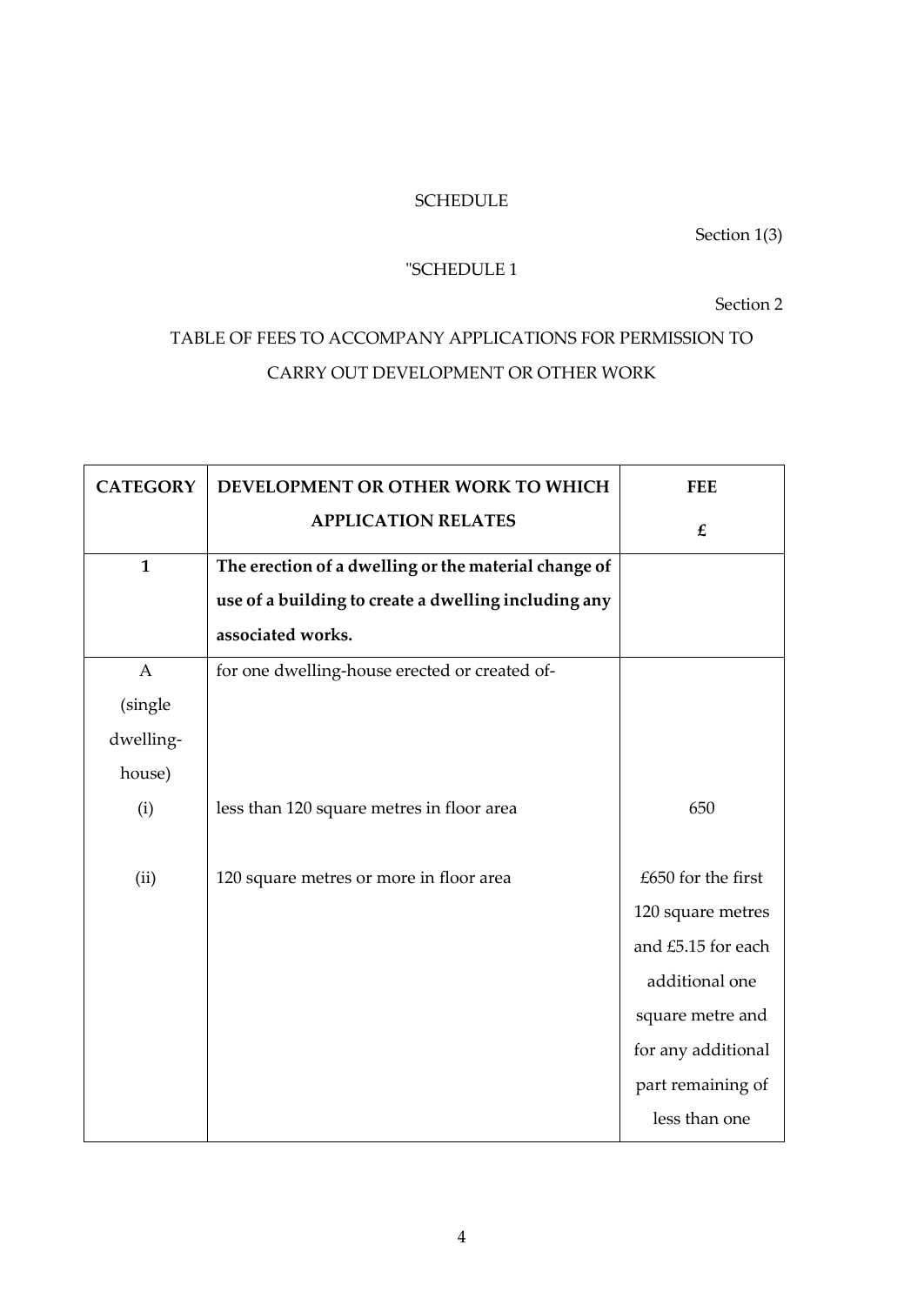|               |                                                     | square metre          |
|---------------|-----------------------------------------------------|-----------------------|
| $\, {\bf B}$  | for one flat erected or created of -                |                       |
| (single flat) |                                                     |                       |
| (i)           | less than 75 square metres in floor area            | 325                   |
|               |                                                     |                       |
| (ii)          | 75 square metres or more in floor area              | £325 for the first 75 |
|               |                                                     | square metres and     |
|               |                                                     | £5.15 for each        |
|               |                                                     | additional one        |
|               |                                                     | square metre and      |
|               |                                                     | for any additional    |
|               |                                                     | part remaining of     |
|               |                                                     | less than one         |
|               |                                                     | square metre          |
| $\mathsf{C}$  | for two or more dwelling-houses erected or created- |                       |
| (multiple     |                                                     |                       |
| dwelling-     |                                                     |                       |
| houses)       |                                                     |                       |
| (i)           | for each dwelling-house erected or created (up to a | 650                   |
|               | maximum of three) of less than 120 square metres in |                       |
|               | floor area                                          |                       |
|               |                                                     |                       |
| (ii)          | for each dwelling-house erected or created (up to a |                       |
|               | maximum of three) of 120 square metres or more in   | £650 for the first    |
|               | floor area                                          | 120 square metres     |
|               |                                                     | and £8.00 for each    |
|               |                                                     | additional one        |
|               |                                                     | square metre and      |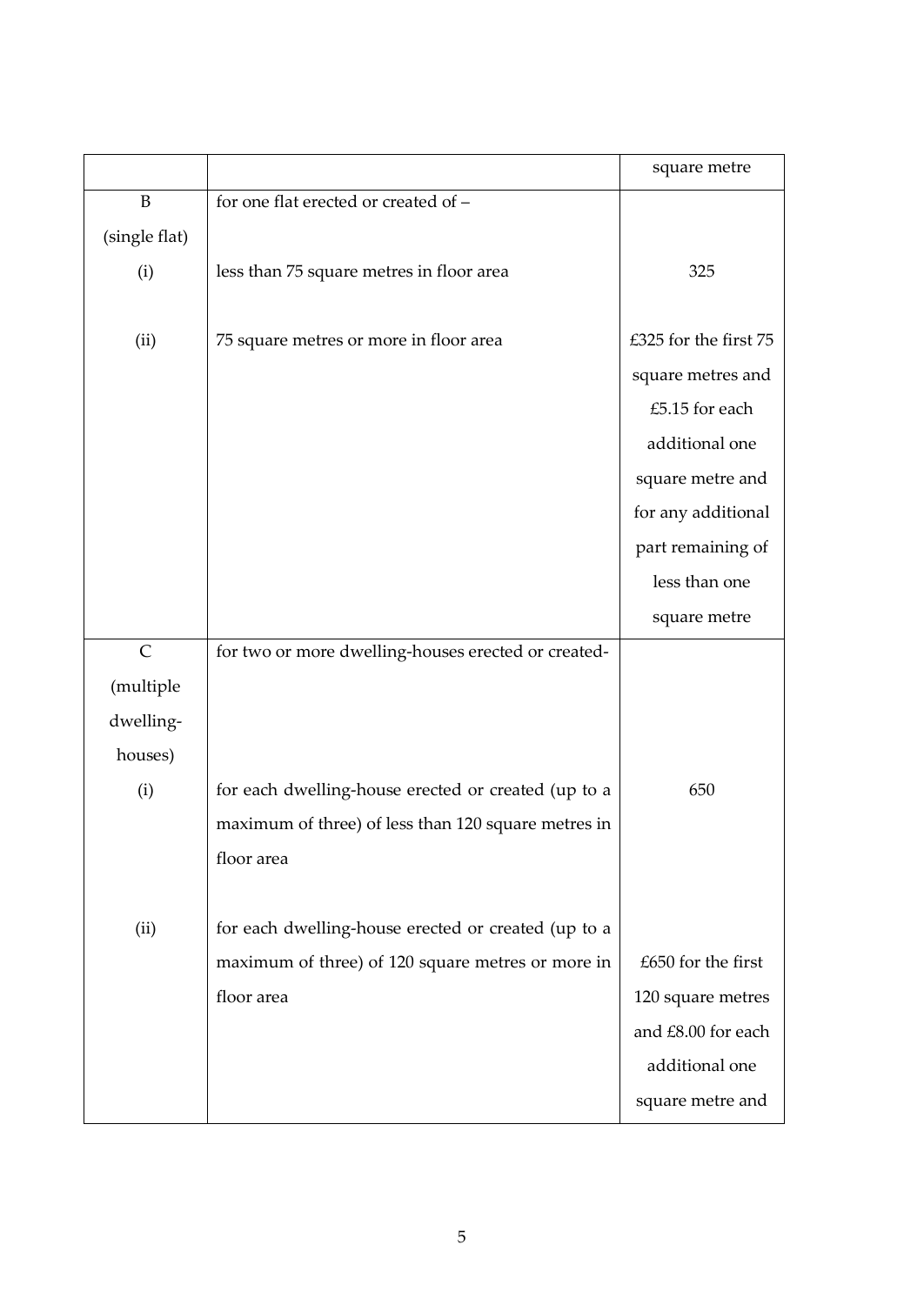|             |                                                      | for any additional    |
|-------------|------------------------------------------------------|-----------------------|
|             |                                                      | part remaining of     |
|             |                                                      | less than one         |
|             |                                                      | square metre          |
|             |                                                      |                       |
| (iii)       | for four or more dwelling-houses erected or created, | £8.00 per square      |
|             | for each dwelling-house                              | metre and for any     |
|             |                                                      | additional part       |
|             |                                                      | remaining of less     |
|             |                                                      | than one square       |
|             |                                                      | metre                 |
|             |                                                      |                       |
|             |                                                      |                       |
| $\mathbf D$ | for two or more flats erected or created-            |                       |
| (multiple   |                                                      |                       |
| flats)      |                                                      |                       |
| (i)         | for each flat erected or created (up to a maximum of | 325                   |
|             | three) of less than 75 square metres in floor area   |                       |
|             |                                                      |                       |
| (ii)        | for each flat erected or created (up to a maximum of | £325 for the first 75 |
|             | three) of 75 square metres or more in floor area     | square metres and     |
|             |                                                      | £8.00 for each        |
|             |                                                      | additional one        |
|             |                                                      | square metre and      |
|             |                                                      | for any additional    |
|             |                                                      | part remaining of     |
|             |                                                      | less than one         |
|             |                                                      | square metre          |
|             |                                                      |                       |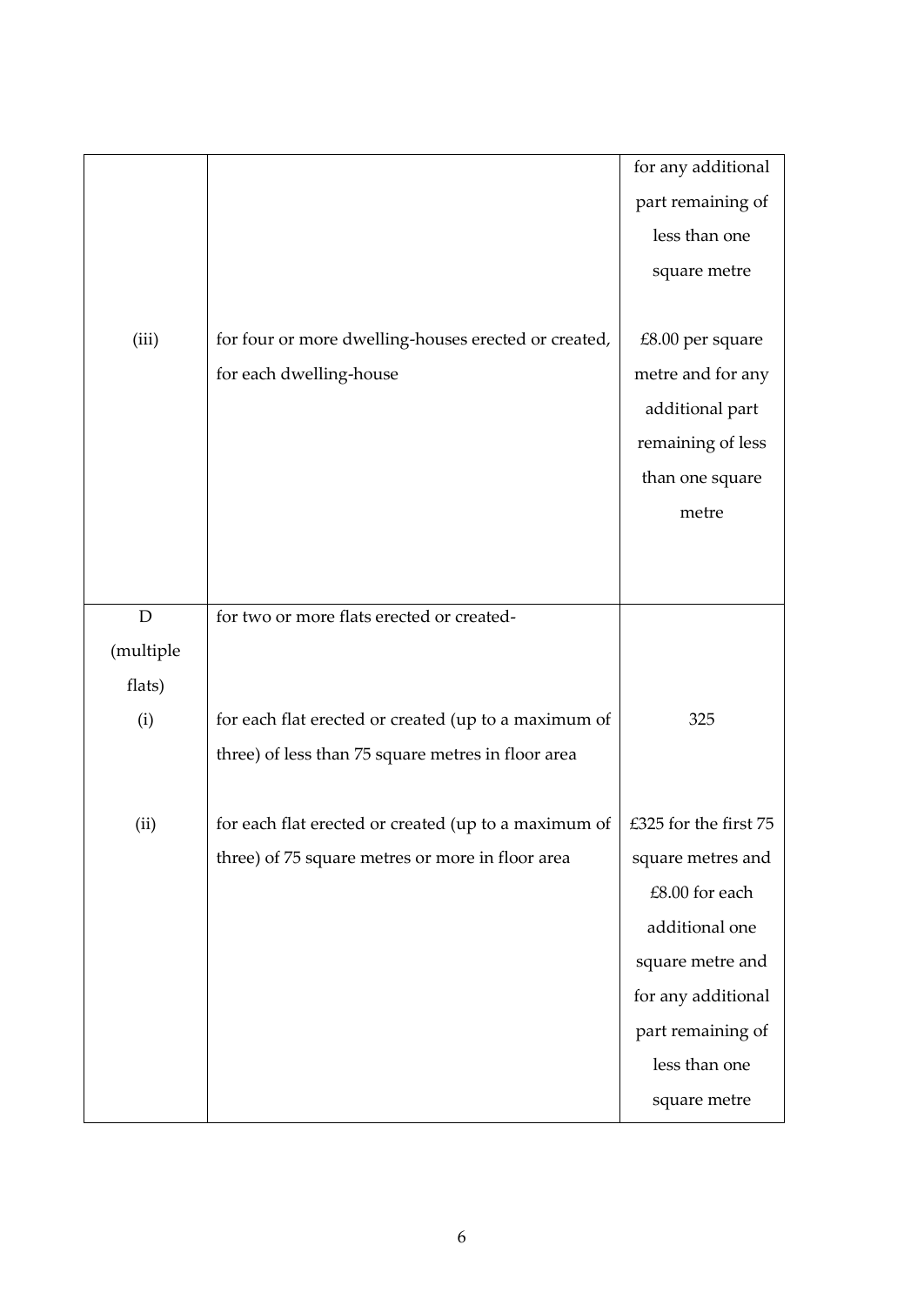| (iii)          | for four or more flats erected or created, for each flat | £8.00 per square<br>metre and for any<br>additional part<br>remaining of less<br>than one square<br>metre |
|----------------|----------------------------------------------------------|-----------------------------------------------------------------------------------------------------------|
| $\overline{2}$ | The erection of a building, or the extension to a        |                                                                                                           |
|                | building, not falling within category 1 or 4, in         |                                                                                                           |
|                | relation to, or within the curtilage of, a dwelling-     |                                                                                                           |
|                | house, including any associated works.                   |                                                                                                           |
| $\mathbf{A}$   | for each building or extension of less than 20 square    | 140                                                                                                       |
|                | metres in floor area                                     |                                                                                                           |
| B              | for each building or extension of 20 square metres       | £140 for the first 20                                                                                     |
|                | or more in floor area                                    | square metres and                                                                                         |
|                |                                                          | £35 for each                                                                                              |
|                |                                                          | additional 10                                                                                             |
|                |                                                          | square metres and                                                                                         |
|                |                                                          | for any additional                                                                                        |
|                |                                                          | part remaining of                                                                                         |
|                |                                                          | less than 10 square                                                                                       |
|                |                                                          | metres                                                                                                    |
| 3              | The erection of a building, or the extension to a        |                                                                                                           |
|                | building, not falling within category 4, other than      |                                                                                                           |
|                | in relation to a dwelling-house or within the            |                                                                                                           |
|                | curtilage of a dwelling-house, including any             |                                                                                                           |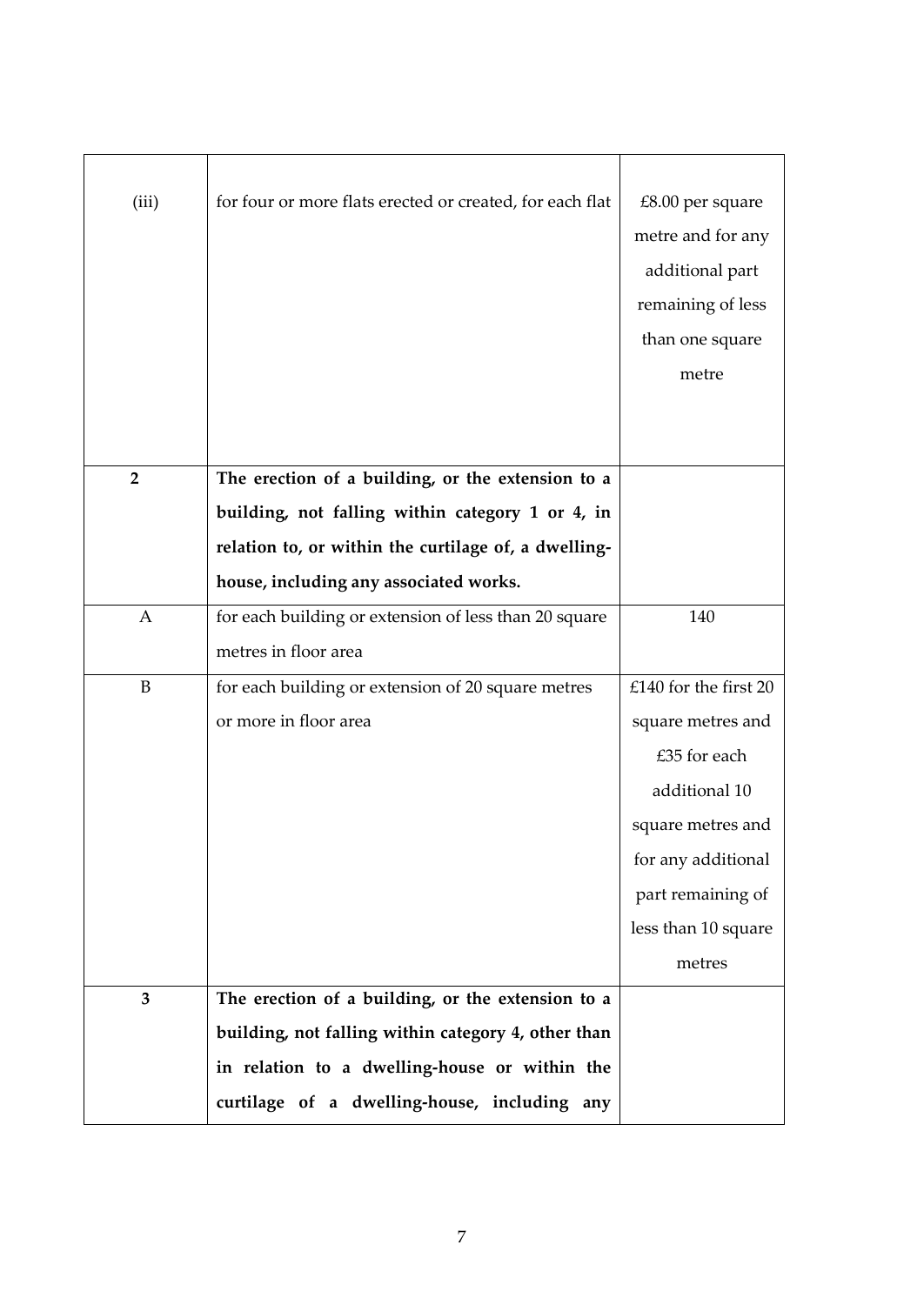|                         | associated works.                                      |                       |
|-------------------------|--------------------------------------------------------|-----------------------|
| A                       | for each extension of less than 20 square metres in    | 250                   |
|                         | floor area                                             |                       |
| $\, {\bf B}$            | for each extension of 20 square metres or more in      | £250 for the first 20 |
|                         | floor area                                             | square metres and     |
|                         |                                                        | £80 for each          |
|                         |                                                        | additional 10         |
|                         |                                                        | square metres and     |
|                         |                                                        | for any additional    |
|                         |                                                        | part remaining of     |
|                         |                                                        | less than 10 square   |
|                         |                                                        | metres                |
| $\mathsf{C}$            |                                                        |                       |
| (i)                     | for the erection of a building of less than 120 square | 800                   |
|                         | metres in floor area                                   |                       |
|                         |                                                        |                       |
| (ii)                    | for the erection of a building of 120 square metres or | £800 for the first    |
|                         | more in floor area                                     | 120 square metres     |
|                         |                                                        | and £80 for each      |
|                         |                                                        | additional 10         |
|                         |                                                        | square metres and     |
|                         |                                                        | for any additional    |
|                         |                                                        | part remaining of     |
|                         |                                                        | less than 10 square   |
|                         |                                                        | metres                |
| $\overline{\mathbf{4}}$ | For the carrying out of any minor or temporary         | 45                    |
|                         | development or other work not falling within           |                       |
|                         | category 5 and not involving the erection of a         |                       |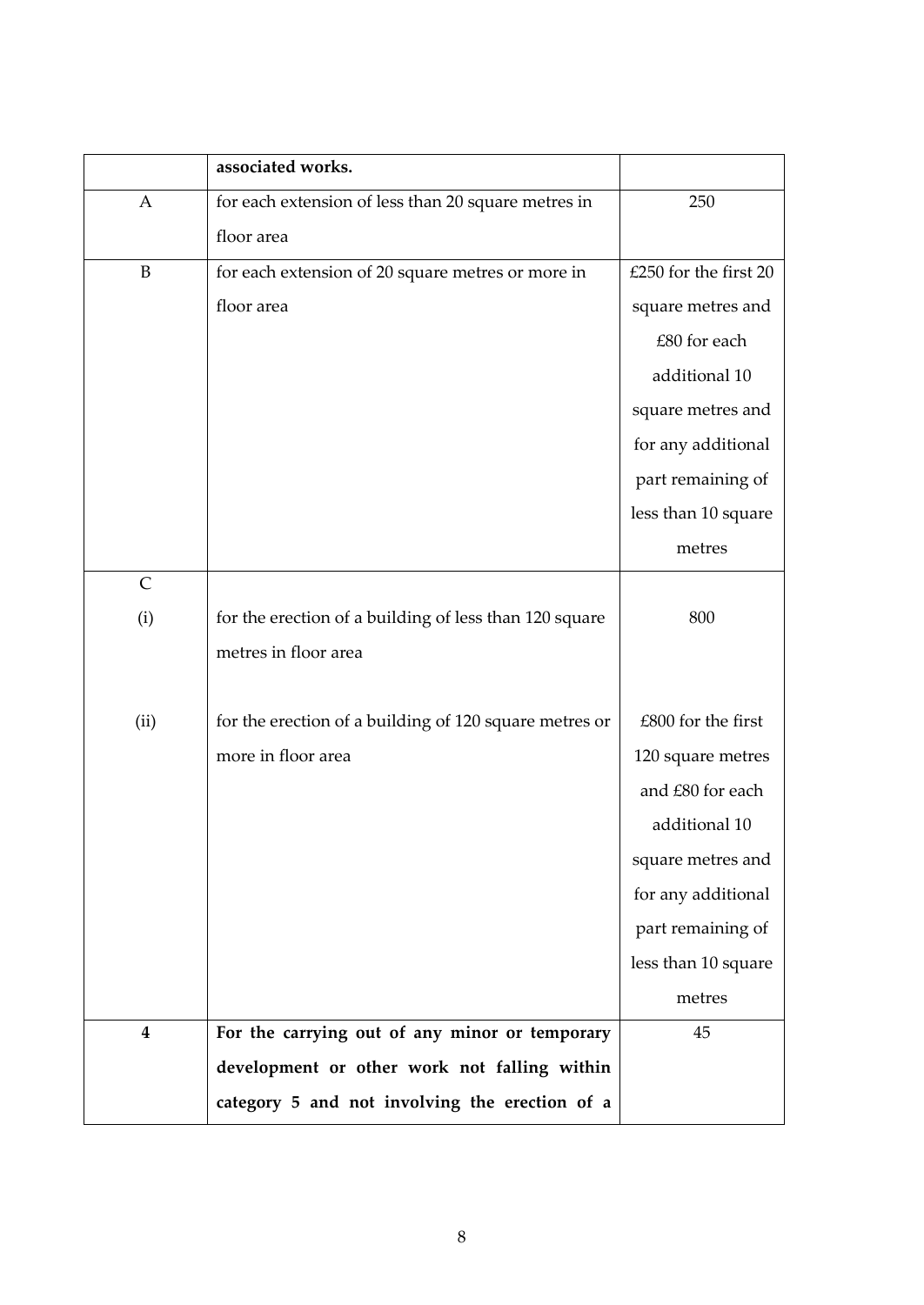|              | building or a structural alteration to a building, for           |                          |
|--------------|------------------------------------------------------------------|--------------------------|
|              | all such development or works                                    |                          |
| 5            | For a material change of use of a building or other              | 175                      |
|              | land other than a material change of use to create a             |                          |
|              | dwelling.                                                        |                          |
| 6            | For the carrying out of any development or other                 |                          |
|              | work not falling within any other category in this               |                          |
|              | Table.                                                           |                          |
| $\mathbf{A}$ | in respect of a site of 0.1 of a hectare $(1/4$ of an acre)      | 150                      |
|              | in area or less                                                  |                          |
| $\, {\bf B}$ | in respect of a site of more than 0.1 of a hectare $\frac{1}{4}$ | £150 for the first $0.1$ |
|              | of an acre) in area but not exceeding one hectare                | of a hectare and         |
|              | (2.49 acres) in area                                             | £38.50 for each          |
|              |                                                                  | additional 0.01 of a     |
|              |                                                                  | hectare and for any      |
|              |                                                                  | additional part          |
|              |                                                                  | remaining of less        |
|              |                                                                  | than $0.01$ of a         |
|              |                                                                  | hectare                  |
| $\mathsf{C}$ | in respect of a site of more than one hectare (2.49              | £7,500 for the first     |
|              | acres) in area but not exceeding two hectares (4.94              | one hectare and          |
|              | acres) in area                                                   | £38.50 for each          |
|              |                                                                  | additional 0.01 of a     |
|              |                                                                  | hectare and for any      |
|              |                                                                  | additional part          |
|              |                                                                  | remaining of less        |
|              |                                                                  | than $0.01$ of a         |
|              |                                                                  | hectare                  |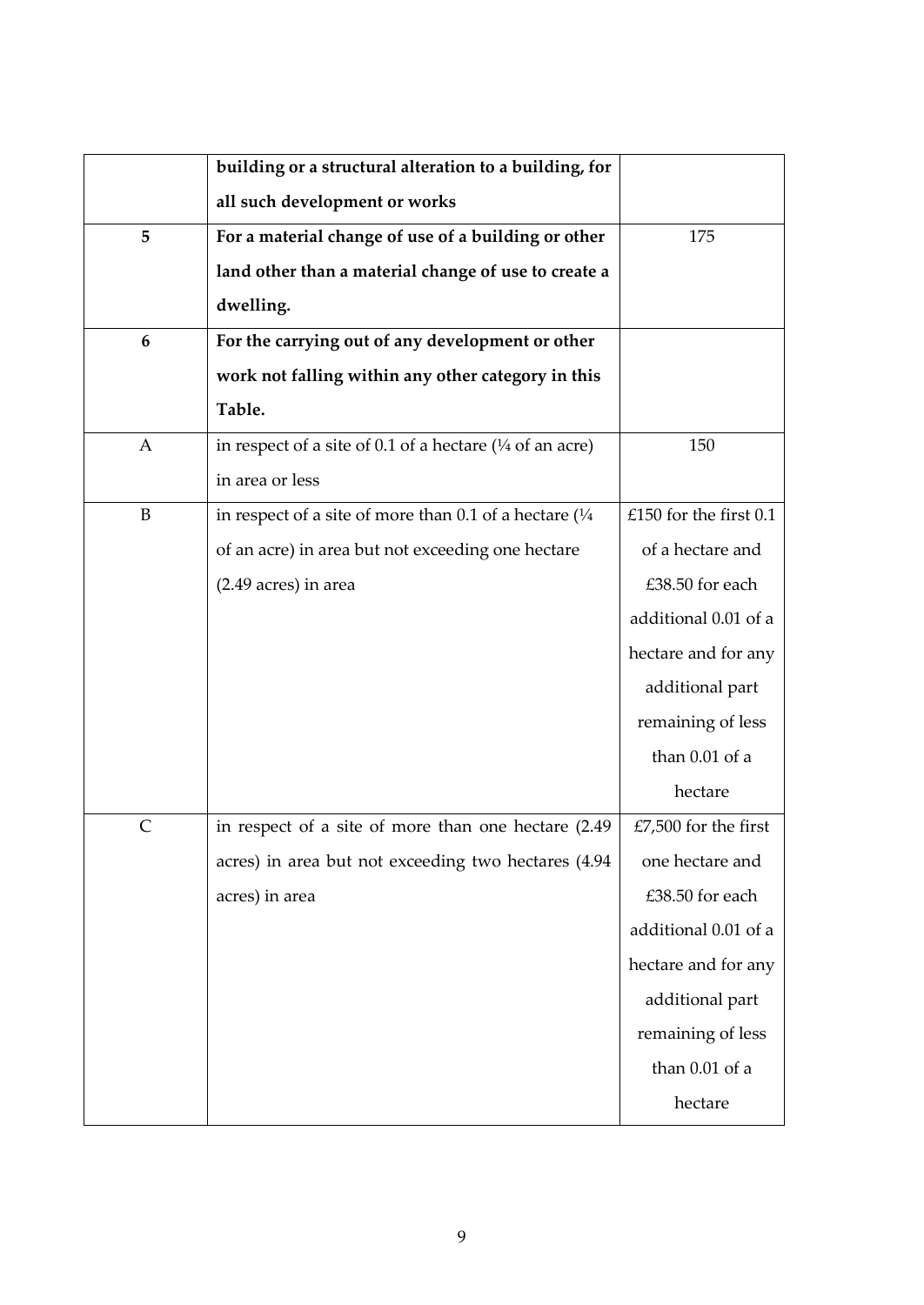| D | in respect of a site of more than two hectares (4.94) | £12,500 for the first |
|---|-------------------------------------------------------|-----------------------|
|   | acres) in area                                        | two hectares and      |
|   |                                                       | $£250$ for each       |
|   |                                                       | additional 0.01 of a  |
|   |                                                       | hectare and for any   |
|   |                                                       | additional part       |
|   |                                                       | remaining of less     |
|   |                                                       | than $0.01$ of a      |
|   |                                                       | hectare               |
|   |                                                       |                       |

# **NOTES TO THE TABLE OF FEES**

#### **Maximum fee per application.**

**1.** The relevant fee payable in accordance with the table and these notes is subject to a maximum of £200,000 per application.

#### **Retrospective applications.**

**2.** Where an application is made in respect of development or other work which has been carried out without permission or in breach of any previous permission, including any condition of approval, the fee payable, to the extent that such application relates to such development or work, is double that otherwise payable in accordance with this Schedule.

#### **Proposed development within more than one sub-category.**

**3.** Where the application includes development or other work falling within more than one category or sub-category of the fees table then, subject to the other notes to this Schedule, the fee payable is calculated by adding the fees for each relevant category or sub-category together.